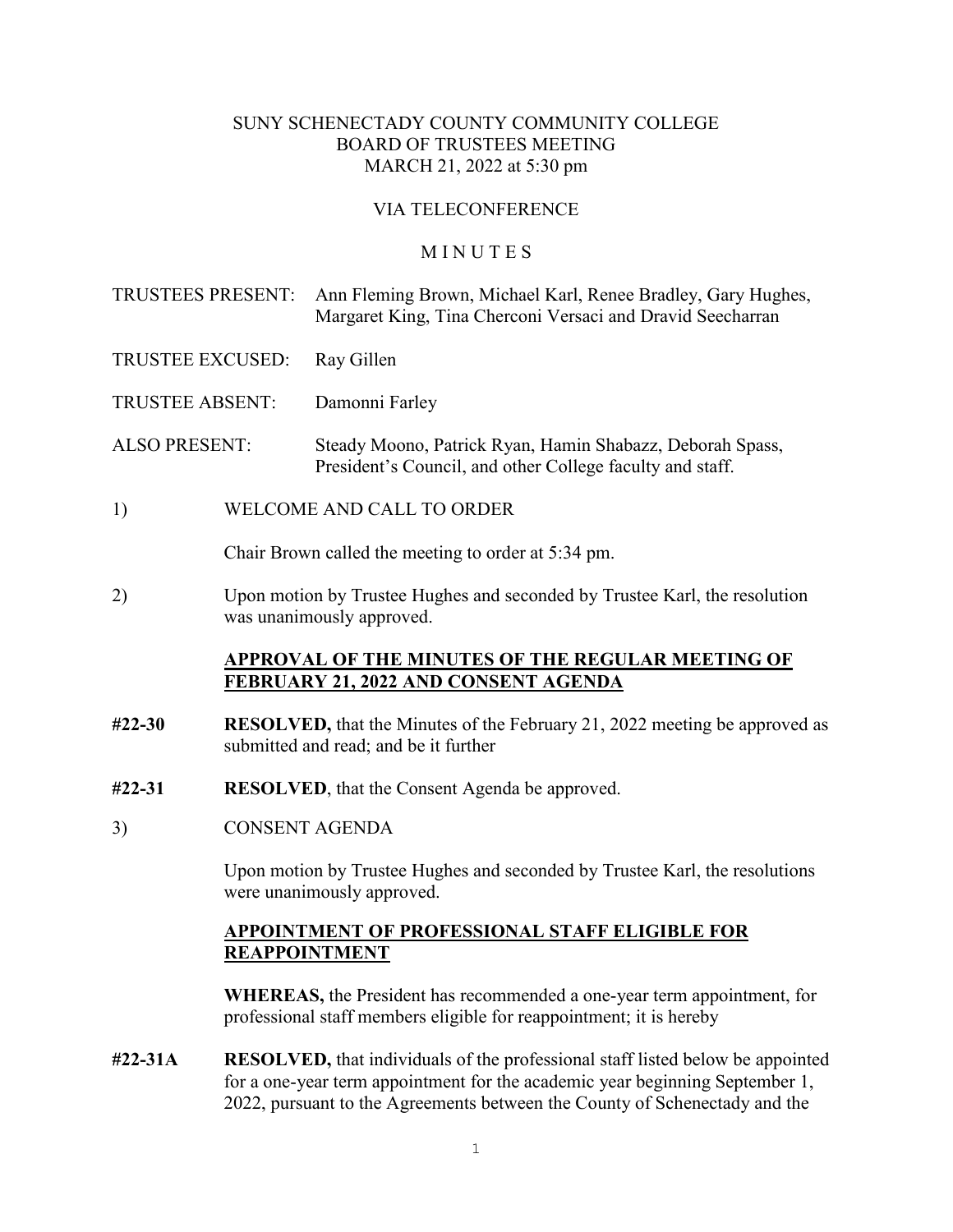SUNY Schenectady Union of the Faculty and Professionals (UFP).

# **CONSIDER FOR REAPPOINTMENT EFFECTIVE SEPTEMBER 1, 2022**

# **BUSINESS, CRIMINAL JUSTICE AND LAW**

 Louis Aiossa, Criminal Justice Instructor Mykha'el Wilson, Accounting Instructor

## **SCHOOL OF HOTEL, CULINARY ARTS AND TOURISM**

James Larkin, Associate Professor

### **PROFESSIONAL DEVELOPMENT REQUEST – DR. HAMIN SHABAZZ**

**#22-31B RESOLVED,** that the Board of Trustees hereby approves the following professional development request in accordance with the policies and procedures of the College:

> Chief of Staff, Dr. Hamin Shabazz, to attend the American Association of Community College Trustees (AACC) Annual Meeting, April 28 – May 3, 2022, in New York, NY at a cost not to exceed \$2,425.00.

# **APPROVAL FOR A TRAVEL REQUEST FOR STACY MCILDUFF**

**WHEREAS,** the Schenectady County Community College Foundation Finance Committee voted in support of funding expenses associated with travel to the Republic of Zambia for representatives of SUNY Schenectady from July 22, 2022 – August 6, 2022, and

**WHEREAS,** the goals of this trip are: (1) to establish a relationship and sign a MOU with the African Education Program for the purposes of developing educational opportunities for hotel, culinary arts, and tourism students (2) to tour two hospitality campuses, including in Lusaka, and Livingstone, garner knowledge from exchange of information and practices, and (3) to recruit students from the African Education Program to enroll at SUNY Schenectady for the Spring 2023 semester, including meeting and screening applicants of the *Joan R. Dembinski Study Abroad Scholarship*, it is hereby,

**#22-31C RESOLVED,** that the Board of Trustees hereby approves Stacy McIlduff to travel to the Republic of Zambia from July 22, 2022 - August 6, 2022, at a cost not to exceed \$2,500, funded by the Foundation.

# **APPROVAL FOR A TRAVEL REQUEST FOR DR. DAVID CLICKNER**

**WHEREAS,** the Schenectady County Community College Foundation Finance Committee voted in support of funding expenses associated with travel to the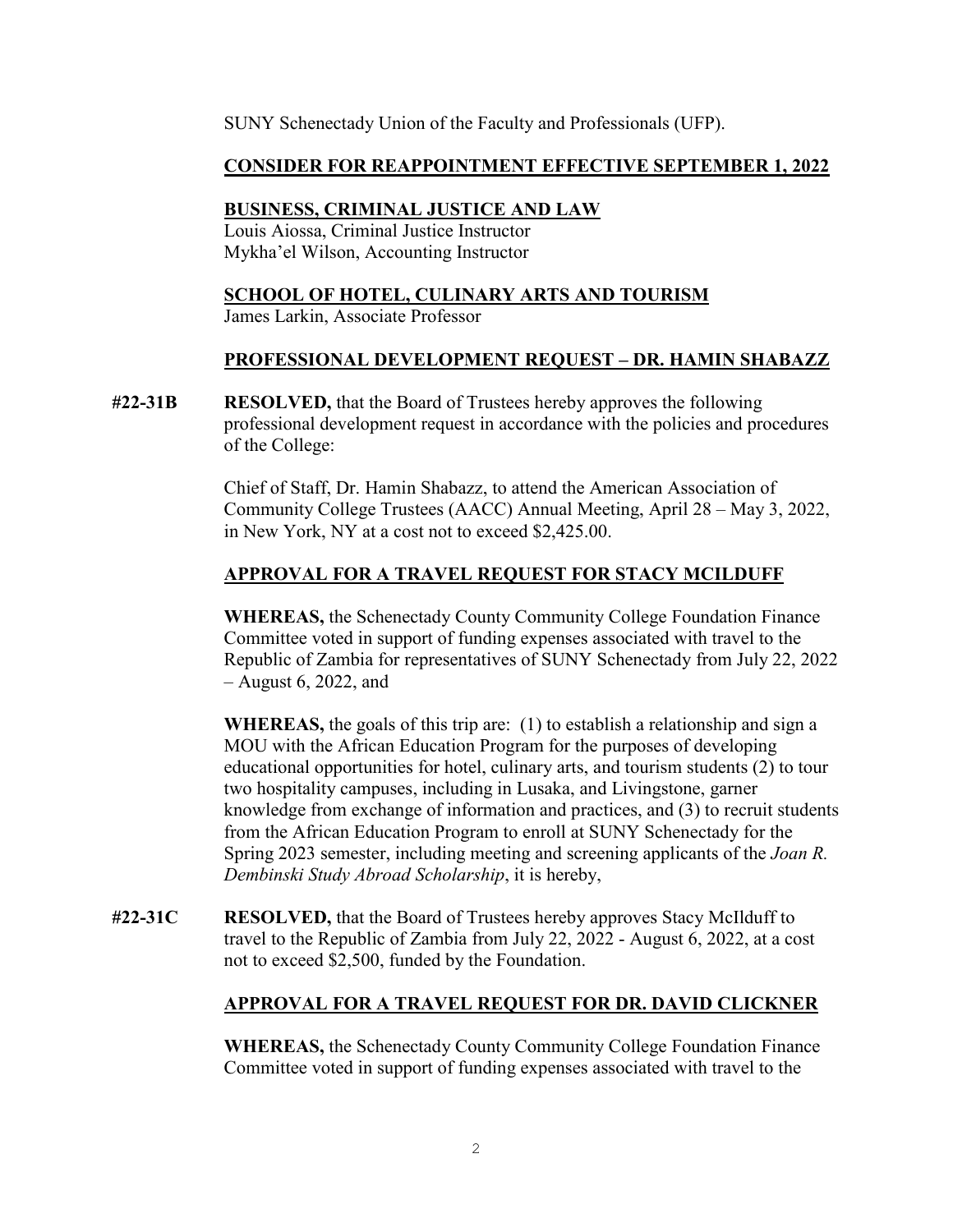Republic of Zambia for representatives of SUNY Schenectady from July 22, 2022 – August 6, 2022; and

**WHEREAS,** the goals of this trip are: (1) to establish a relationship and sign a MOU with the African Education Program for the purposes of developing educational opportunities for hotel, culinary arts, and tourism students (2) to tour two hospitality campuses, including in Lusaka, and Livingstone, garner knowledge from exchange of information and practices, and (3) to recruit students from the African Education Program to enroll at SUNY Schenectady for the Spring 2023 semester, including meeting and screening applicants of the *Joan R. Dembinski Study Abroad Scholarship*, it is hereby,

**#22-31D RESOLVED,** that the Board of Trustees hereby approves Dr. David Clickner to travel to the Republic of Zambia from July 22, 2022 - August 6, 2022, at a cost not to exceed \$2,500, funded by the Foundation.

# **APPROVAL FOR A TRAVEL REQUEST FOR DR. STEADY MOONO**

**WHEREAS,** the Schenectady County Community College Foundation Finance Committee voted in support of funding expenses associated with travel to the Republic of Zambia for representatives of SUNY Schenectady from July 22, 2022 – August 6, 2022, and

**WHEREAS,** the goals of this trip are: (1) to establish a relationship and sign a MOU with the African Education Program for the purposes of developing educational opportunities for hotel, culinary arts, and tourism students (2) to tour two hospitality campuses, including in Lusaka, and Livingstone, garner knowledge from exchange of information and practices, and (3) to recruit students from the African Education Program to enroll at SUNY Schenectady for the Spring 2023 semester, including meeting and screening applicants of the *Joan R. Dembinski Study Abroad Scholarship*, it is hereby,

**#22-31E RESOLVED,** that the Board of Trustees hereby approves Dr. Steady Moono to travel to the Republic of Zambia from July 22, 2022 - August 6, 2022, at a cost not to exceed \$2,500, funded by the Foundation.

#### **TEMPORARY ASSIGNMENT FOR ROBYN KING, COUNSELOR IV**

**WHEREAS,** Robyn King will have the added responsibility of managing the Royals Care Center, and

**WHEREAS,** with full support from SUNY Schenectady leadership, the Foundation pursued a Royals Care Center grant opportunity last Fall and subsequently received the full amount of funding requested, and

**WHEREAS**, the Foundation has requested funding to pay Robyn King a stipend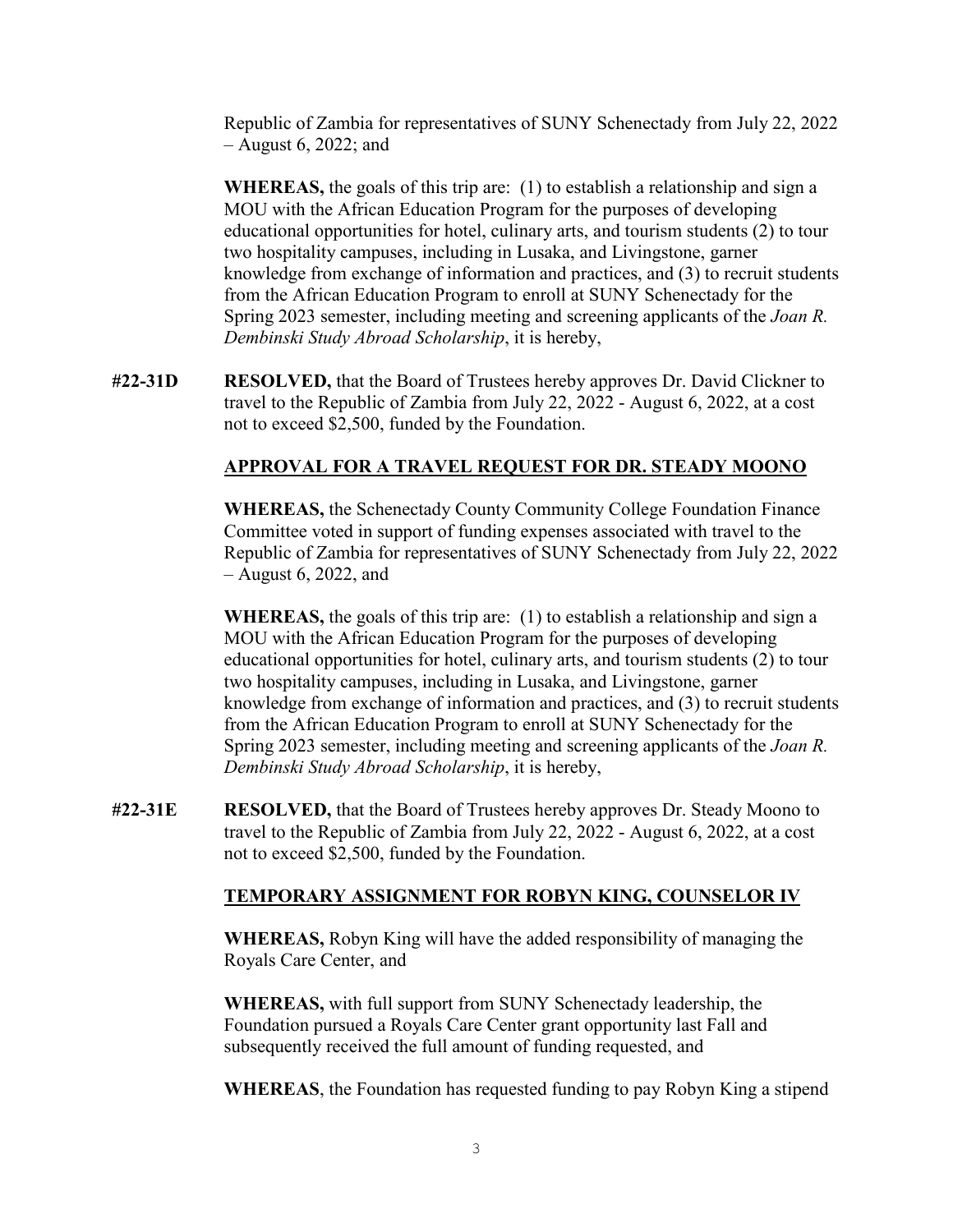to help bring the Royals Care Center project to scale; therefore be it

**#22-31F RESOLVED,** that Robyn King be compensated for this additional work and receive a bi-weekly stipend of \$250 for the period beginning April 1, 2022 and continuing through August 31, 2022.

# **RESOLUTION TO EXTEND APPOINTMENT OF TIOMBÉ FARLEY AS INTERIM DIRECTOR OF THE EQUAL OPPORTUNITY PROGRAM (EOP)**

**WHEREAS,** it has been recommended that Tiombé Farley's appointment of Interim Director of the EOP be extended for the period March 1, 2022 to April 30, 2022, and

**WHEREAS,** the President has concurred with the recommendation, it is hereby

**#22-31G RESOLVED,** that Tiombe Farley's appointment as Interim Director of the EOP be extended for the period commencing March 1, 2022 and continuing through April 30, 2022, or until the completion of a successful search, whichever is sooner.

# **REAPPOINTMENT OF NNEKA MORGINI, CONFIDENTIAL SECRETARY**

**WHEREAS,** it has been recommended that Nneka Morgini be reappointed to the position of Confidential Secretary for an additional six-month period; and

**WHEREAS,** Nneka Morgini has shown good performance in various areas of responsibility, and improved her overall performance; and

**WHEREAS,** the President has concurred with said recommendation, it is hereby

- **#22-31H RESOLVED,** that Nneka Morgini be reappointed as Confidential Secretary for the period commencing March 1, 2022 and continuing through August 31, 2022, subject to the terms and conditions as set forth in the Personnel Policies of the Board of Trustees.
- 4) REPORT OF THE CHAIR

Chair Brown shared that Dr. Moono will be partaking in two of the four Middle States Evaluation teams for Community Colleges. Part of the responsibility is to have the knowledge and ability to apply the standards and requirements as outlined in Standards for Accreditation and Requirements of Affiliation. Dr. Moono, will lead evaluation teams that will not only evaluate the institution's compliance with Commission requirements and standards but will also offer the Community Colleges feedback on several institutional priorities that they have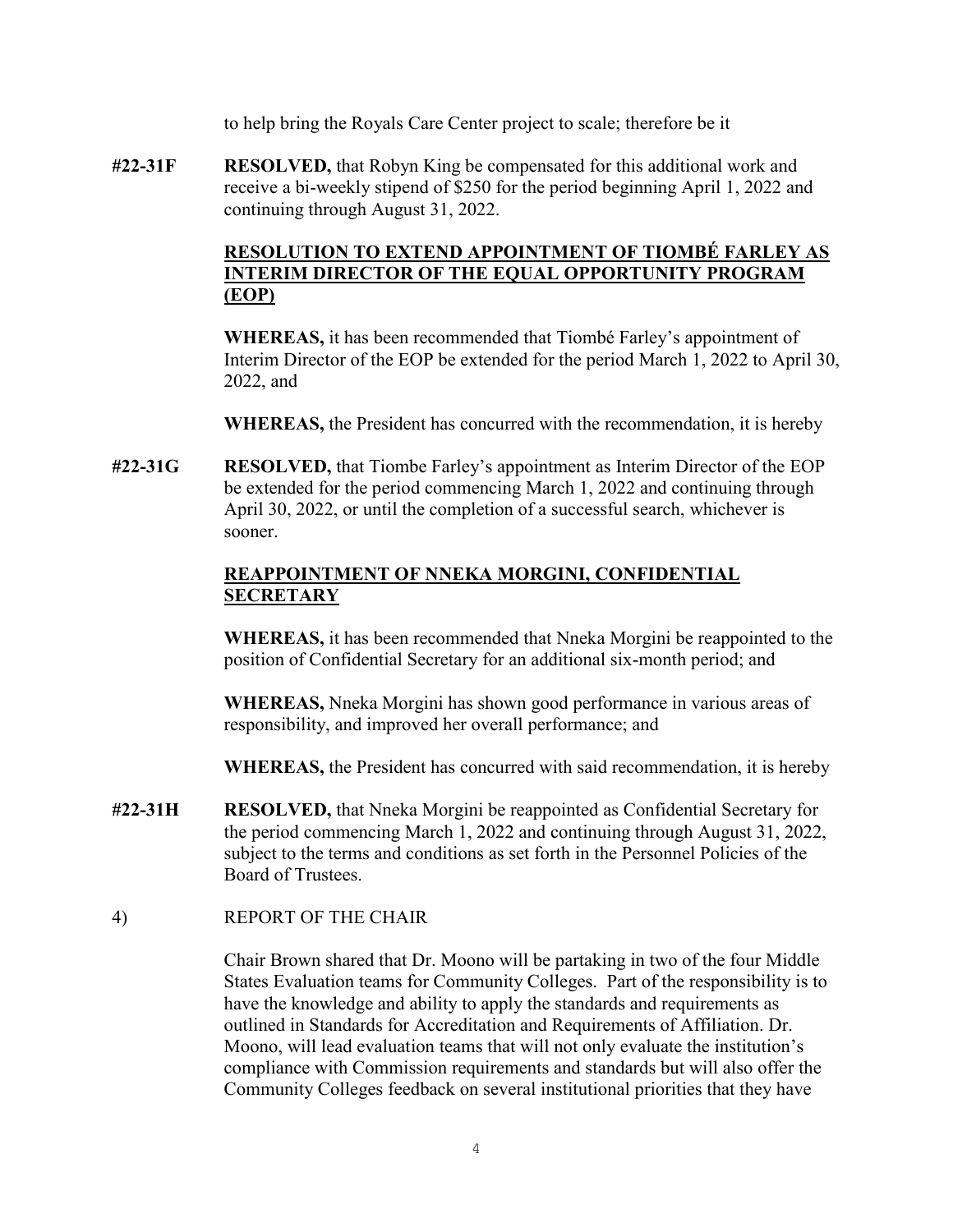selected and studied as part of the self-study process.

Foundation Report was provided by Trustee Versaci:

- The Foundation continues to work hard sending out grant applications and inquiry letters to local private Foundations. Recently, they have received a gift of \$1,000 from the Cohoes Savings Foundation, a brand new donor, to help us meet the matching challenge for the Music Innovation Fund.
- The Foundation received a \$7,500 anonymous gift to support students where the need is greatest, underscoring the importance of the Foundation's stewardship work and constant communication going out to the community about the wonderful opportunities that SUNY Schenectady provides to students in the Capital Region.
- Invitations are now out for Food for Thought & All That Jazz, with revenue totaling \$63,000 in addition to the auction, which is projected to bring in an additional \$8,000 in revenue.

#### 5) REPORT OF THE TREASURER

Upon motion by Trustee Hughes and seconded by Trustee Karl, the resolution was unanimously approved.

# **APPROVAL FOR THE KEY BANK N.A. WARRANTS #24 THROUGH #27**

**WHEREAS,** the Treasurer has reviewed Key Bank N.A. Warrants #24 through #27 and recommends payment of same, it is hereby

**#22-32 RESOLVED,** that Key Bank N.A. Warrants #24 through #27 be hereby approved for payment.

> Upon motion by Trustee Hughes and seconded by Trustee Karl, the resolution was unanimously approved.

### **APPROVAL OF THE REPORT OF REVENUES AND EXPENDITURES FOR THE PERIOD ENDING FEBRUARY 28, 2022**

**WHEREAS,** the Board has received the Report of Revenues and Expenditures for the period ending February 28, 2022, as prepared by the Office of the Vice President of Administration in advance of the meeting, it is hereby

**#22-33 RESOLVED,** that the Report of Revenues and Expenditures for the period ending February 28, 2022, be accepted as received.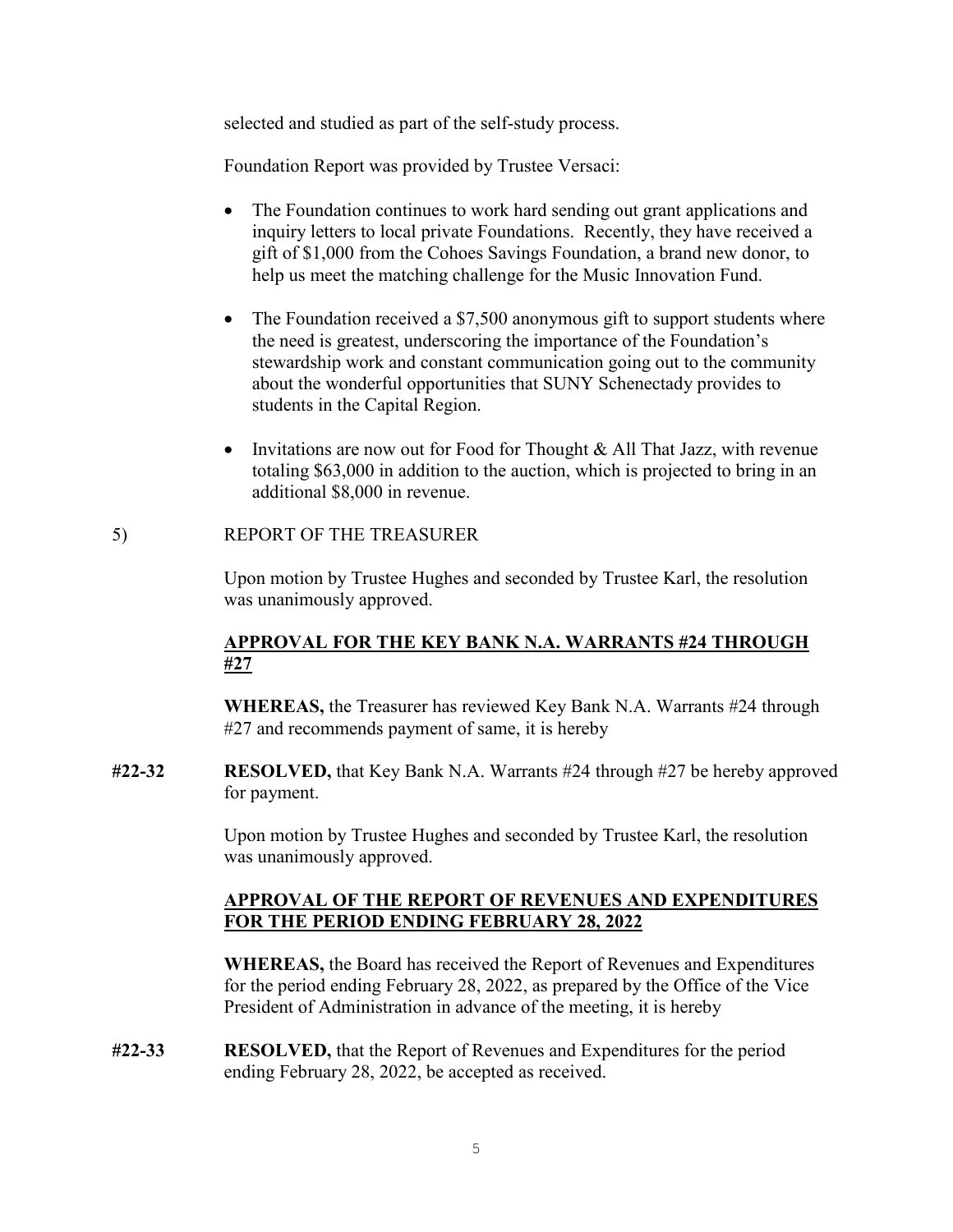#### 6) PRESIDENT'S REPORT

Dr. Moono thanked Dr. David Clickner and his team, specifically Laura Sprague and Pamela McCall for taking the initiative of instant admit. This gives the students a peace of mind knowing they have been accepted to an institution to continue their studies. Additionally, Dr. Moono has received phone calls from large companies that potentially may offer scholarships to the high school students.

We are close to hearing what the State Budget is and are hoping it will pass on April  $1<sup>st</sup>$ . We remain hopeful it will be a favorable budget.

A presentation was given by Steve Fragale, Dean of Student Affairs and Robyn King, Counselor IV about the Royals Care Center.

The Royals Care Center is comprised of four phases which includes the Food Pantry, Counseling Center, Health Clinic, and a Resource Hub. This Center will be available and accessible to all students and employees.

Stacy McIlduff, Vice President of Development and External Affairs, provided a presentation regarding the Capital Campaign timetable. She stated that each pledge payment that comes in increases the scholarships that are available. The Foundation Team will be developing a name for the campaign over the next several months, as the next Capital Campaign will begin in Fall 2023.

Click on link for full report: [President's Report – March 2022 \(sunysccc.edu\)](https://sunysccc.edu/PDF/About%20SCCC/CollegeLeadershipVision/PresidentsReport_3-2022.pdf) 

#### 7) PERSONNEL

Upon motion by Trustee Hughes and seconded by Trustee Seecharran, the resolution was unanimously approved.

#### **RESOLUTION TO APPOINT BENJAMIN DEANGELIS AS DIRECTOR OF TRIO**

**WHEREAS,** it has been recommended that Benjamin DeAngelis be appointed as TRIO Director for the period March 22, 2022 through August 31, 2022, and

**WHEREAS,** the President has concurred with said recommendation, it is hereby

**#22-34 RESOLVED,** that Benjamin DeAngelis be awarded an appointment as TRIO Director at an annual prorated salary of \$55,000 for the period March 22, 2022 through August 31, 2022. This appointment is consistent with the terms and conditions of employment as set forth by the Personnel Policies of the Board of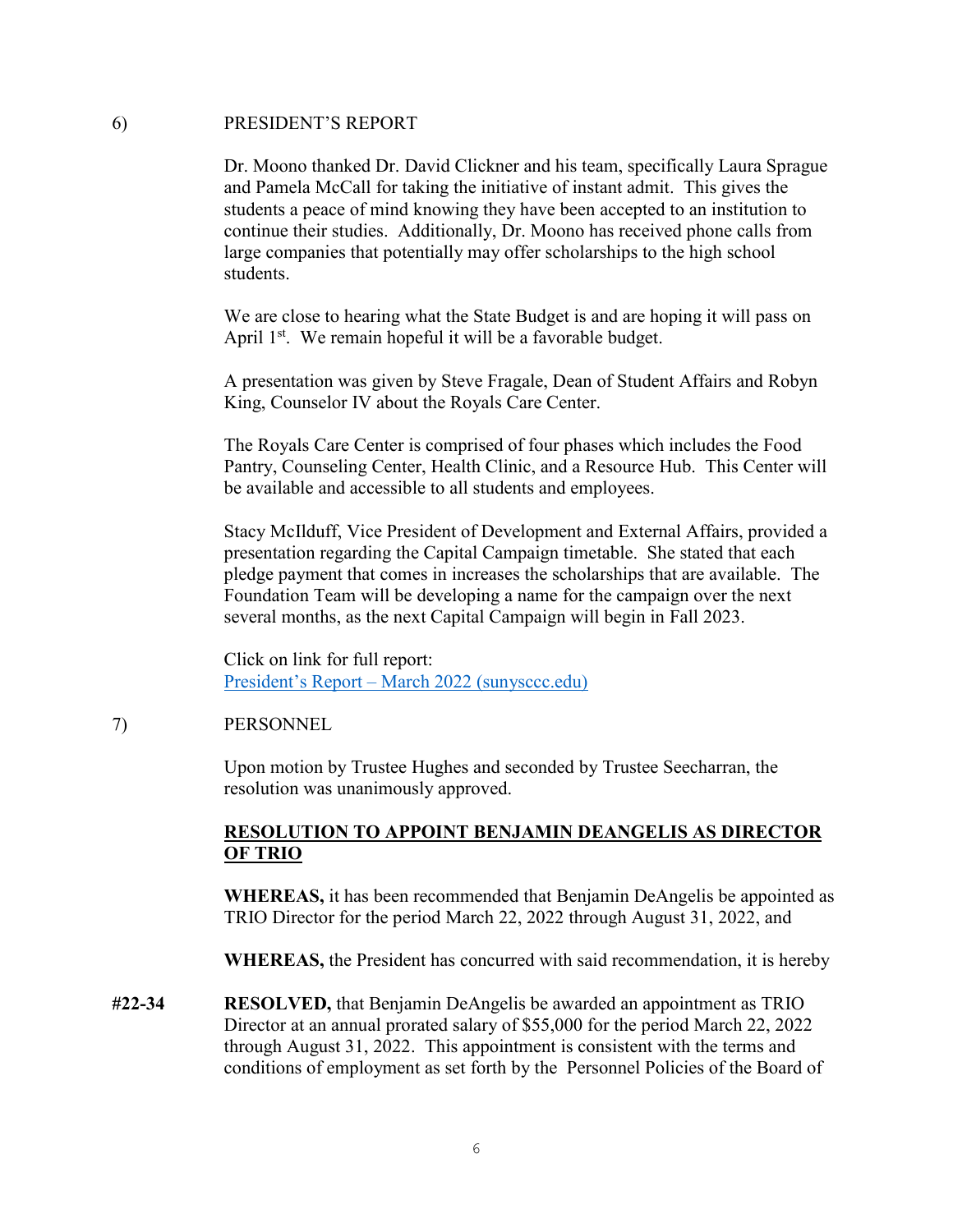Trustees (2.1) and 2.2 Temporary, Grant-Supported Staff Positions and Temporary Assignments, respectively.

#### 8) POLICIES

Upon motion by Trustee King and seconded by Trustee Versaci, the resolution was unanimously approved.

### **AMENDMENT TO PERSONNEL POLICIES OF THE BOARD OF TRUSTEES - 2.1 Administrative Staff (Unrepresented)**

**WHEREAS**, recent ratification of the Union of the Faculty and Professionals agreement grant individuals in those units an annual not-on base stipend based upon longevity, and

**WHEREAS,** the President recommends that the Board amend its Personnel Policies for Unrepresented Staff to also receive an annual not-on base stipend based upon longevity, and

**WHEREAS**, it is proposed that the Board of Trustees approve the implementation of a longevity stipend for full-time unrepresented staff, achieving the following plateaus:

| $5-9$<br>years                    | \$500 in each year    |
|-----------------------------------|-----------------------|
| $10-14$ years                     | \$750 in each year    |
| $15-19$ years                     | \$850 in each year    |
| $20-24$ years                     | \$950 in each year    |
| $25-29$ years                     | $$1,500$ in each year |
| $30-34$ years                     | \$2,000 in each year  |
| $35-39$ years                     | \$2,500 in each year  |
| $40-44$ years                     | \$3,000 in each year  |
| 45 years and each successive year | \$3,500 in each year  |

**WHEREAS**, longevity payments will be based on uninterrupted continuous years of service to the College;

#### **NOW THEREFORE BE IT**